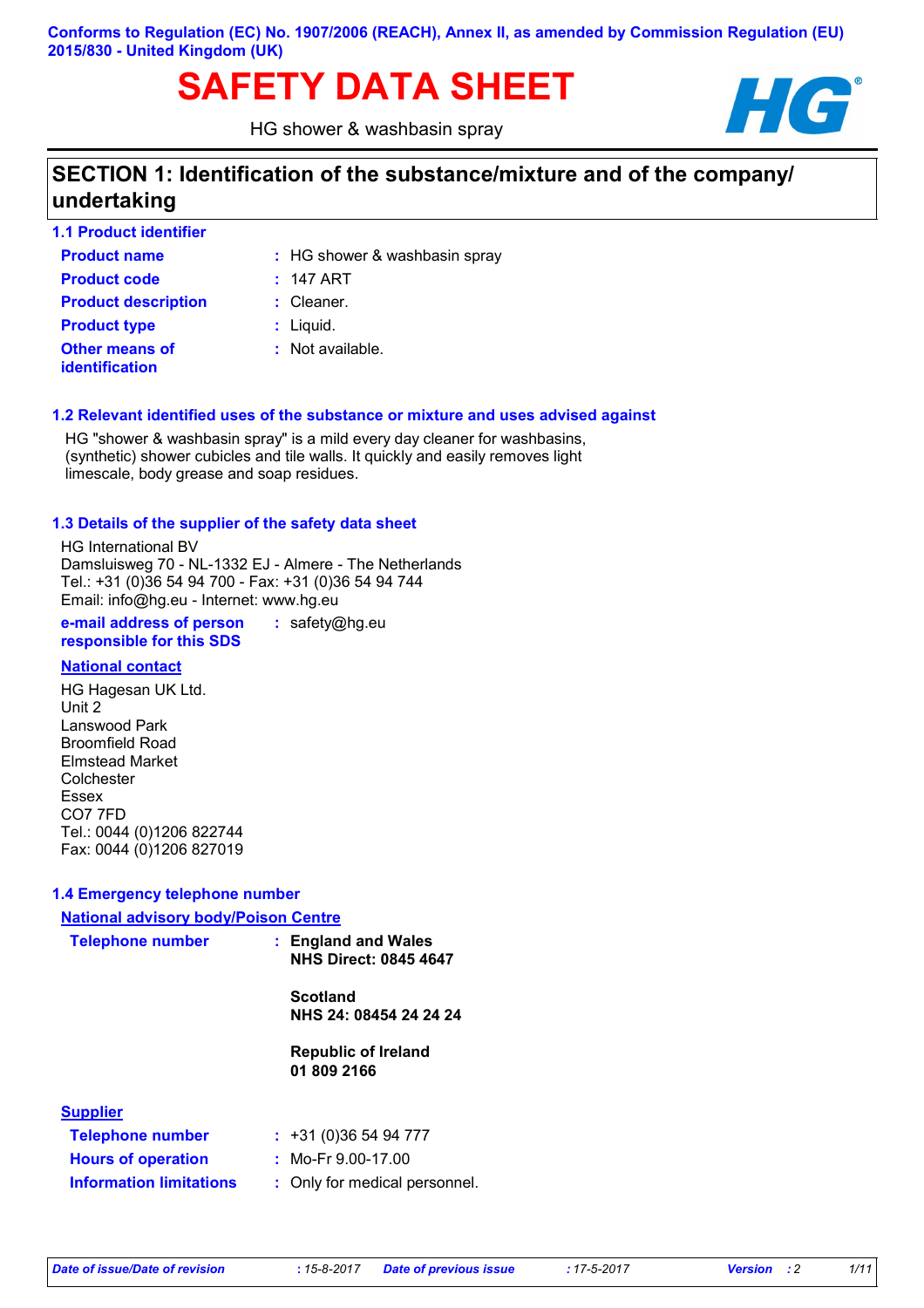*HG shower & washbasin spray*

| <b>SECTION 2: Hazards identification</b> |  |
|------------------------------------------|--|

| 2.1 Classification of the substance or mixture |                                                                            |  |
|------------------------------------------------|----------------------------------------------------------------------------|--|
| <b>Product definition</b>                      | : Mixture                                                                  |  |
| Not classified.                                | <b>Classification according to Regulation (EC) No. 1272/2008 [CLP/GHS]</b> |  |

The product is not classified as hazardous according to Regulation (EC) 1272/2008 as amended.

1,06 percent of the mixture consists of component(s) of unknown toxicity **: Ingredients of unknown toxicity**

See Section 11 for more detailed information on health effects and symptoms.

| <b>2.2 Label elements</b>                                                                                                                                       |                                                                                                           |
|-----------------------------------------------------------------------------------------------------------------------------------------------------------------|-----------------------------------------------------------------------------------------------------------|
| <b>Signal word</b>                                                                                                                                              | : No signal word.                                                                                         |
| <b>Hazard statements</b>                                                                                                                                        | : No known significant effects or critical hazards.                                                       |
| <b>Precautionary statements</b>                                                                                                                                 |                                                                                                           |
| <b>General</b>                                                                                                                                                  | : If medical advice is needed, have product container or label at hand. Keep out of<br>reach of children. |
| <b>Prevention</b>                                                                                                                                               | : Not applicable.                                                                                         |
| <b>Response</b>                                                                                                                                                 | : Not applicable                                                                                          |
| <b>Storage</b>                                                                                                                                                  | : Not applicable                                                                                          |
| <b>Disposal</b>                                                                                                                                                 | : Not applicable                                                                                          |
| <b>Supplemental label</b><br>elements                                                                                                                           | : Not applicable.                                                                                         |
| <b>Annex XVII - Restrictions</b><br>on the manufacture,<br>placing on the market and<br>use of certain dangerous<br>substances, mixtures and<br><b>articles</b> | : Not applicable.                                                                                         |
| <b>Special packaging requirements</b>                                                                                                                           |                                                                                                           |
| <b>Containers to be fitted</b><br>with child-resistant<br>fastenings                                                                                            | : Not applicable.                                                                                         |
| Tactile warning of danger : Not applicable.                                                                                                                     |                                                                                                           |
| <b>2.3 Other hazards</b>                                                                                                                                        |                                                                                                           |
|                                                                                                                                                                 |                                                                                                           |

**Other hazards which do : not result in classification** : None known.

# **SECTION 3: Composition/information on ingredients**

| <b>Product/ingredient name</b> | <b>Identifiers</b>                                                                   | $\frac{9}{6}$ | <b>Regulation (EC) No.</b><br>1272/2008 [CLP]                                 | <b>Type</b> |
|--------------------------------|--------------------------------------------------------------------------------------|---------------|-------------------------------------------------------------------------------|-------------|
| propan-2-ol                    | REACH #:<br>01-2119457558-25<br>EC: 200-661-7<br>CAS: 67-63-0<br>Index: 603-117-00-0 | l≥1 - <5      | Flam. Liq. 2, H225<br>Eye Irrit. 2, H319<br>STOT SE 3, H336                   | [1] [2]     |
|                                |                                                                                      |               | See Section 16 for<br>the full text of the H<br>statements declared<br>above. |             |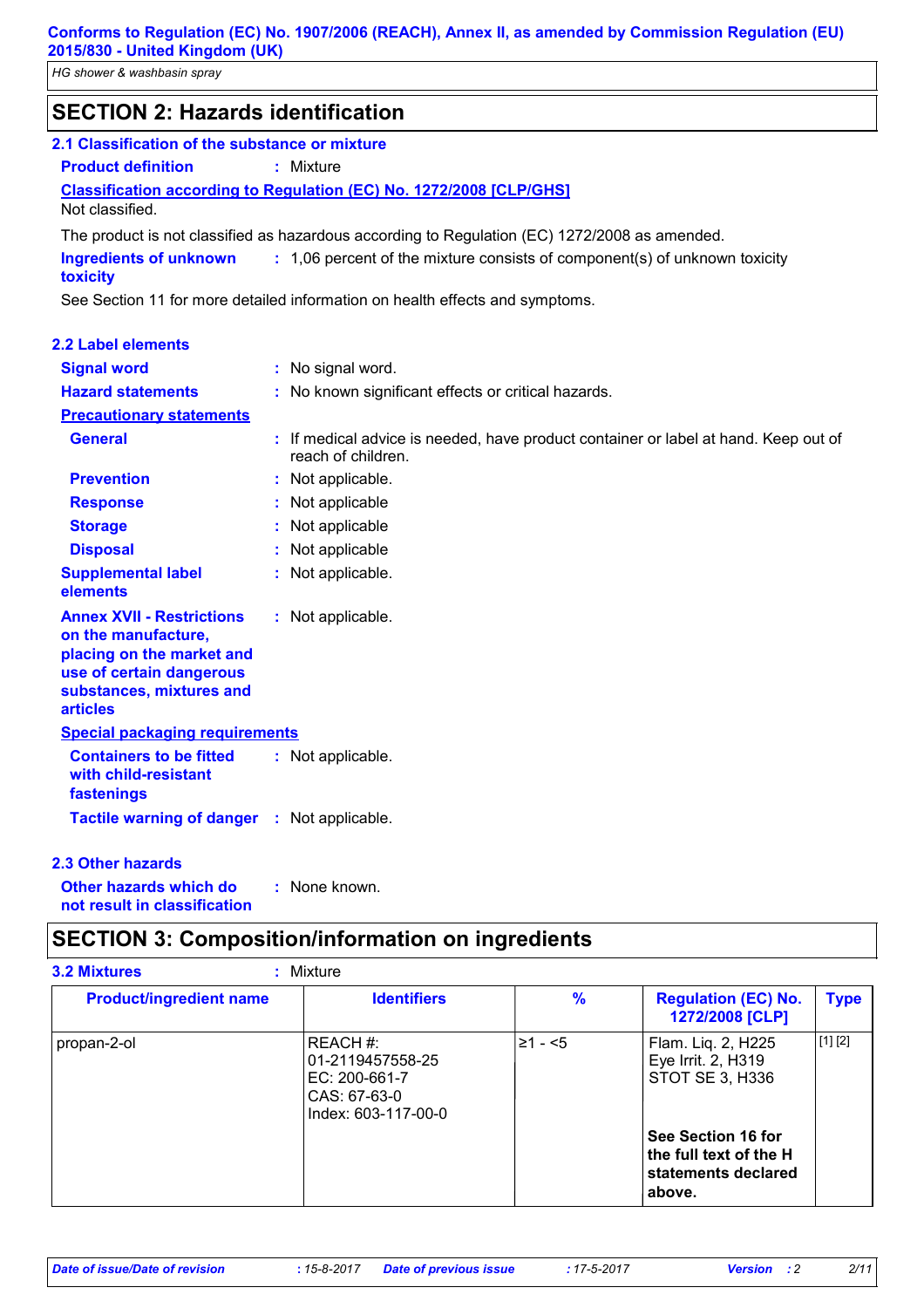*HG shower & washbasin spray*

## **SECTION 3: Composition/information on ingredients**

There are no additional ingredients present which, within the current knowledge of the supplier and in the concentrations applicable, are classified as hazardous to health or the environment, are PBTs, vPvBs or Substances of equivalent concern, or have been assigned a workplace exposure limit and hence require reporting in this section.

### **Type**

[1] Substance classified with a health or environmental hazard

- [2] Substance with a workplace exposure limit
- [3] Substance meets the criteria for PBT according to Regulation (EC) No. 1907/2006, Annex XIII
- [4] Substance meets the criteria for vPvB according to Regulation (EC) No. 1907/2006, Annex XIII
- [5] Substance of equivalent concern

Occupational exposure limits, if available, are listed in Section 8.

## **SECTION 4: First aid measures**

| <b>4.1 Description of first aid measures</b> |                                                                                                                                                                                             |  |
|----------------------------------------------|---------------------------------------------------------------------------------------------------------------------------------------------------------------------------------------------|--|
| <b>Eye contact</b>                           | : Immediately flush eyes with plenty of water, occasionally lifting the upper and lower<br>eyelids. Check for and remove any contact lenses. Get medical attention if irritation<br>occurs. |  |
| <b>Inhalation</b>                            | : Get medical attention if symptoms occur. Remove victim to fresh air and keep at<br>rest in a position comfortable for breathing.                                                          |  |
| <b>Skin contact</b>                          | : Flush contaminated skin with plenty of water. Remove contaminated clothing and<br>shoes. Get medical attention if symptoms occur.                                                         |  |
| <b>Ingestion</b>                             | : Get medical attention if symptoms occur.                                                                                                                                                  |  |
| <b>Protection of first-aiders</b>            | : No action shall be taken involving any personal risk or without suitable training.                                                                                                        |  |

#### **4.2 Most important symptoms and effects, both acute and delayed**

#### **Over-exposure signs/symptoms**

| <b>Eye contact</b>  | : No specific data. |
|---------------------|---------------------|
| <b>Inhalation</b>   | : No specific data. |
| <b>Skin contact</b> | : No specific data. |
| <b>Ingestion</b>    | : No specific data. |

#### **4.3 Indication of any immediate medical attention and special treatment needed**

| <b>Notes to physician</b>  | : Treat symptomatically. Contact poison treatment specialist immediately if large<br>quantities have been ingested or inhaled. |
|----------------------------|--------------------------------------------------------------------------------------------------------------------------------|
| <b>Specific treatments</b> | : No specific treatment.                                                                                                       |

## **SECTION 5: Firefighting measures**

| 5.1 Extinguishing media                                |                                                                                                                                                                                                     |
|--------------------------------------------------------|-----------------------------------------------------------------------------------------------------------------------------------------------------------------------------------------------------|
| <b>Suitable extinguishing</b><br>media                 | : Not applicable                                                                                                                                                                                    |
| <b>Unsuitable extinguishing</b><br>media               | : Not applicable                                                                                                                                                                                    |
|                                                        | 5.2 Special hazards arising from the substance or mixture                                                                                                                                           |
| <b>Hazards from the</b><br>substance or mixture        | : In a fire or if heated, a pressure increase will occur and the container may burst.                                                                                                               |
| <b>Hazardous combustion</b><br>products                | : Decomposition products may include the following materials:<br>carbon dioxide<br>carbon monoxide                                                                                                  |
| <b>5.3 Advice for firefighters</b>                     |                                                                                                                                                                                                     |
| <b>Special protective actions</b><br>for fire-fighters | : Promptly isolate the scene by removing all persons from the vicinity of the incident if<br>there is a fire. No action shall be taken involving any personal risk or without<br>suitable training. |
| <b>Date of issue/Date of revision</b>                  | 3/11<br>$: 15 - 8 - 2017$<br><b>Date of previous issue</b><br>$: 17 - 5 - 2017$<br>$\cdot$ : 2<br><b>Version</b>                                                                                    |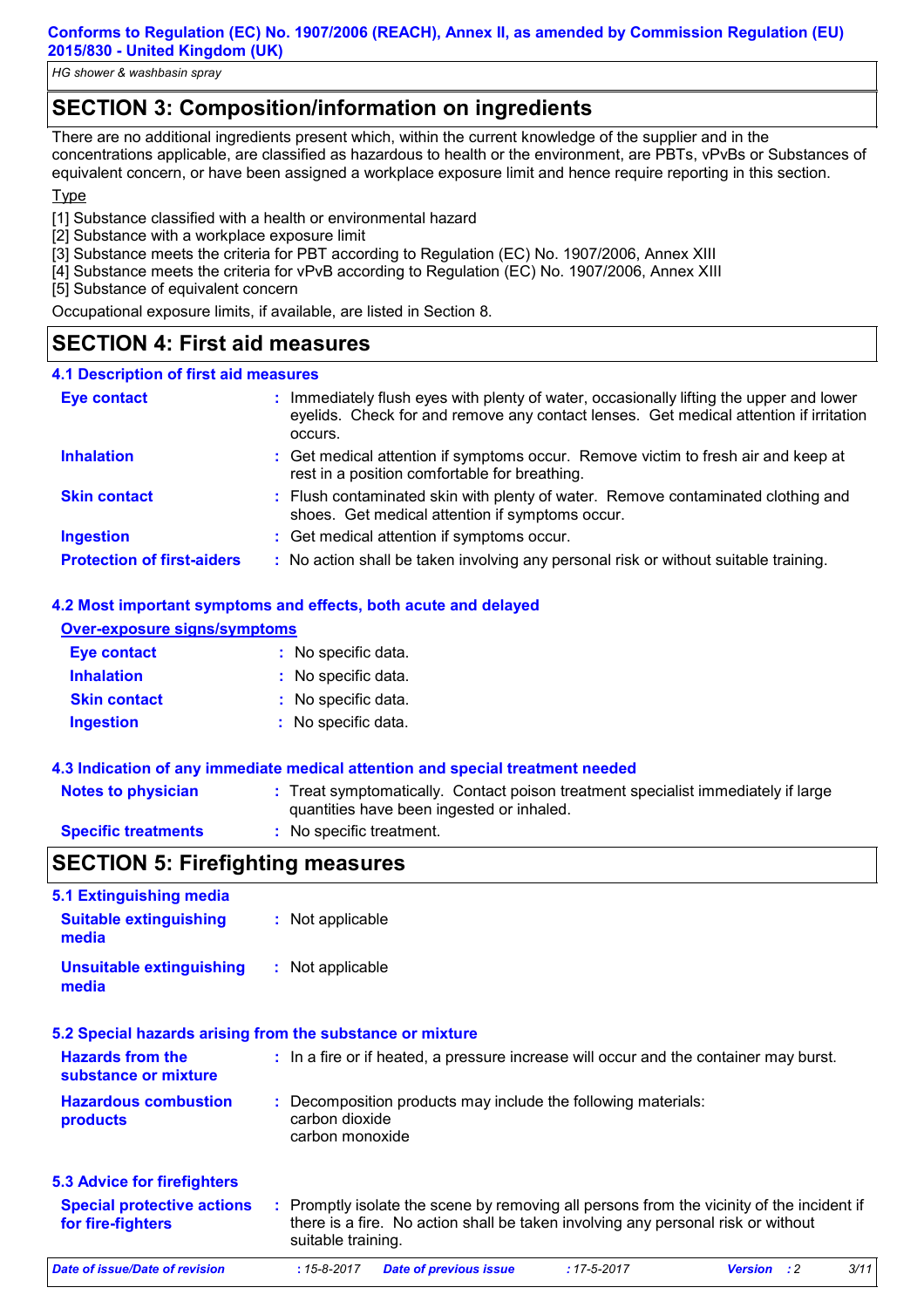*HG shower & washbasin spray*

## **SECTION 5: Firefighting measures**

| <b>Special protective</b><br>equipment for fire-fighters | : Fire-fighters should wear appropriate protective equipment and self-contained<br>breathing apparatus (SCBA) with a full face-piece operated in positive pressure<br>mode. Clothing for fire-fighters (including helmets, protective boots and gloves)<br>conforming to European standard EN 469 will provide a basic level of protection for |
|----------------------------------------------------------|------------------------------------------------------------------------------------------------------------------------------------------------------------------------------------------------------------------------------------------------------------------------------------------------------------------------------------------------|
|                                                          | chemical incidents.                                                                                                                                                                                                                                                                                                                            |

## **SECTION 6: Accidental release measures**

|                                                          | 6.1 Personal precautions, protective equipment and emergency procedures                                                                                                                                                                                                                                                                                                                                                                                                        |  |  |  |
|----------------------------------------------------------|--------------------------------------------------------------------------------------------------------------------------------------------------------------------------------------------------------------------------------------------------------------------------------------------------------------------------------------------------------------------------------------------------------------------------------------------------------------------------------|--|--|--|
| For non-emergency<br>personnel                           | : No action shall be taken involving any personal risk or without suitable training.<br>Evacuate surrounding areas. Keep unnecessary and unprotected personnel from<br>entering. Do not touch or walk through spilt material. Put on appropriate personal<br>protective equipment.                                                                                                                                                                                             |  |  |  |
|                                                          | For emergency responders : If specialised clothing is required to deal with the spillage, take note of any<br>information in Section 8 on suitable and unsuitable materials. See also the<br>information in "For non-emergency personnel".                                                                                                                                                                                                                                     |  |  |  |
| <b>6.2 Environmental</b><br>precautions                  | : Avoid dispersal of spilt material and runoff and contact with soil, waterways, drains<br>and sewers. Inform the relevant authorities if the product has caused environmental<br>pollution (sewers, waterways, soil or air).                                                                                                                                                                                                                                                  |  |  |  |
| 6.3 Methods and material for containment and cleaning up |                                                                                                                                                                                                                                                                                                                                                                                                                                                                                |  |  |  |
| <b>Small spill</b>                                       | : Stop leak if without risk. Move containers from spill area. Dilute with water and mop<br>up if water-soluble. Alternatively, or if water-insoluble, absorb with an inert dry<br>material and place in an appropriate waste disposal container. Dispose of via a<br>licensed waste disposal contractor.                                                                                                                                                                       |  |  |  |
| <b>Large spill</b>                                       | : Stop leak if without risk. Move containers from spill area. Prevent entry into sewers,<br>water courses, basements or confined areas. Wash spillages into an effluent<br>treatment plant or proceed as follows. Contain and collect spillage with non-<br>combustible, absorbent material e.g. sand, earth, vermiculite or diatomaceous earth<br>and place in container for disposal according to local regulations. Dispose of via a<br>licensed waste disposal contractor. |  |  |  |
| <b>6.4 Reference to other</b><br><b>sections</b>         | : See Section 1 for emergency contact information.<br>See Section 8 for information on appropriate personal protective equipment.<br>See Section 13 for additional waste treatment information.                                                                                                                                                                                                                                                                                |  |  |  |

## **SECTION 7: Handling and storage**

The information in this section contains generic advice and guidance. The list of Identified Uses in Section 1 should be consulted for any available use-specific information provided in the Exposure Scenario(s).

#### **7.1 Precautions for safe handling Protective measures : Advice on general occupational hygiene :** Eating, drinking and smoking should be prohibited in areas where this material is : Put on appropriate personal protective equipment (see Section 8). handled, stored and processed. Workers should wash hands and face before eating, drinking and smoking. Remove contaminated clothing and protective equipment before entering eating areas. See also Section 8 for additional information on hygiene measures.

#### **7.2 Conditions for safe storage, including any incompatibilities**

Store in accordance with local regulations. Store in original container protected from direct sunlight in a dry, cool and well-ventilated area, away from incompatible materials (see Section 10) and food and drink. Keep container tightly closed and sealed until ready for use. Containers that have been opened must be carefully resealed and kept upright to prevent leakage. Do not store in unlabelled containers. Use appropriate containment to avoid environmental contamination.

| 7.3 Specific end use(s) |  |
|-------------------------|--|
| <b>Recommendations</b>  |  |

*Date of issue/Date of revision* **:** *15-8-2017 Date of previous issue : 17-5-2017 Version : 2 4/11*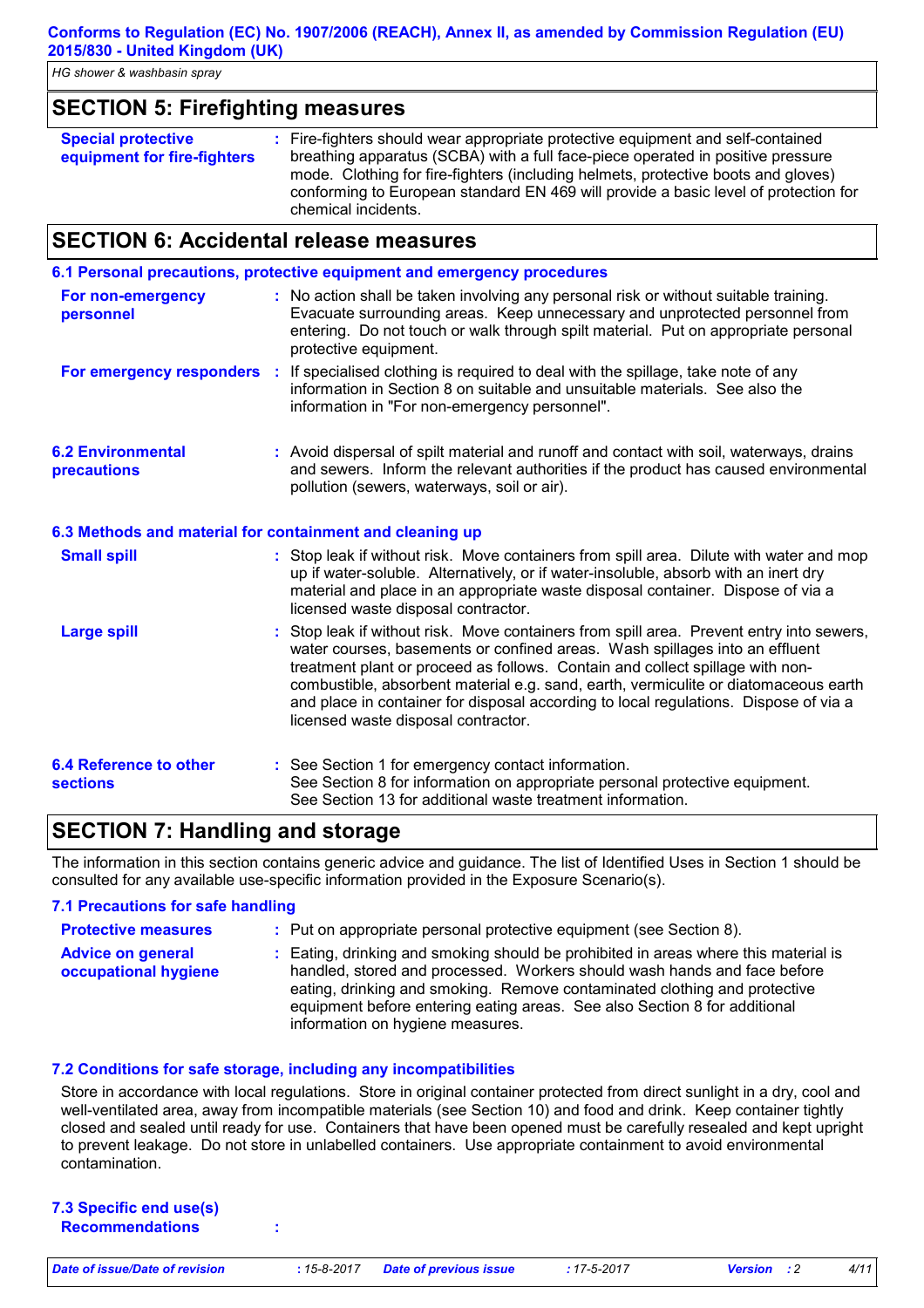*HG shower & washbasin spray*

## **SECTION 7: Handling and storage**

**Industrial sector specific : solutions** : Not available.

## **SECTION 8: Exposure controls/personal protection**

The information in this section contains generic advice and guidance. Information is provided based on typical anticipated uses of the product. Additional measures might be required for bulk handling or other uses that could significantly increase worker exposure or environmental releases.

#### **8.1 Control parameters**

#### **Occupational exposure limits**

| <b>Product/ingredient name</b><br>propan-2-ol |  | <b>Exposure limit values</b>                                                                                                                                                                                                                                                                                                                                                                                                     |  |  |
|-----------------------------------------------|--|----------------------------------------------------------------------------------------------------------------------------------------------------------------------------------------------------------------------------------------------------------------------------------------------------------------------------------------------------------------------------------------------------------------------------------|--|--|
|                                               |  | EH40/2005 WELs (United Kingdom (UK), 12/2011).<br>STEL: 1250 mg/m <sup>3</sup> 15 minutes.<br>STEL: 500 ppm 15 minutes.<br>TWA: 999 mg/m <sup>3</sup> 8 hours.<br>TWA: 400 ppm 8 hours.                                                                                                                                                                                                                                          |  |  |
| <b>Recommended monitoring</b><br>procedures   |  | If this product contains ingredients with exposure limits, personal, workplace<br>atmosphere or biological monitoring may be required to determine the effectiveness<br>of the ventilation or other control measures and/or the necessity to use respiratory<br>protective equipment. Reference should be made to monitoring standards, such as<br>the following: European Standard EN 689 (Workplace atmospheres - Guidance for |  |  |

tollowing: European Standard EN 689 (Workplace atmosphere the assessment of exposure by inhalation to chemical agents for comparison with limit values and measurement strategy) European Standard EN 14042 (Workplace atmospheres - Guide for the application and use of procedures for the assessment of exposure to chemical and biological agents) European Standard EN 482 (Workplace atmospheres - General requirements for the performance of procedures for the measurement of chemical agents) Reference to national guidance documents for methods for the determination of hazardous substances will also be required.

#### **DNELs/DMELs**

No DNELs/DMELs available.

#### **PNECs**

No PNECs available

#### **8.2 Exposure controls**

| <b>Appropriate engineering</b> | : Good general ventilation should be sufficient to control worker exposure to airborne |
|--------------------------------|----------------------------------------------------------------------------------------|
| controls                       | contaminants.                                                                          |
| Individual protection measures |                                                                                        |

| <b>Hygiene measures</b>    | : Wash hands, forearms and face thoroughly after handling chemical products,<br>before eating, smoking and using the lavatory and at the end of the working period.<br>Appropriate techniques should be used to remove potentially contaminated clothing.<br>Wash contaminated clothing before reusing. Ensure that eyewash stations and<br>safety showers are close to the workstation location. |
|----------------------------|---------------------------------------------------------------------------------------------------------------------------------------------------------------------------------------------------------------------------------------------------------------------------------------------------------------------------------------------------------------------------------------------------|
| <b>Eye/face protection</b> | : Safety eyewear complying with an approved standard should be used when a risk<br>assessment indicates this is necessary to avoid exposure to liquid splashes, mists,<br>gases or dusts. If contact is possible, the following protection should be worn,<br>unless the assessment indicates a higher degree of protection: safety glasses with<br>side-shields.                                 |
| <b>Skin protection</b>     |                                                                                                                                                                                                                                                                                                                                                                                                   |
| <b>Hand protection</b>     | : Not applicable                                                                                                                                                                                                                                                                                                                                                                                  |
| <b>Body protection</b>     | : Personal protective equipment for the body should be selected based on the task                                                                                                                                                                                                                                                                                                                 |

|                              | being performed and the risks involved and should be approved by a specialist<br>before handling this product.                                                  |  |
|------------------------------|-----------------------------------------------------------------------------------------------------------------------------------------------------------------|--|
| <b>Other skin protection</b> | : Appropriate footwear and any additional skin protection measures should be<br>selected based on the task being performed and the risks involved and should be |  |

approved by a specialist before handling this product.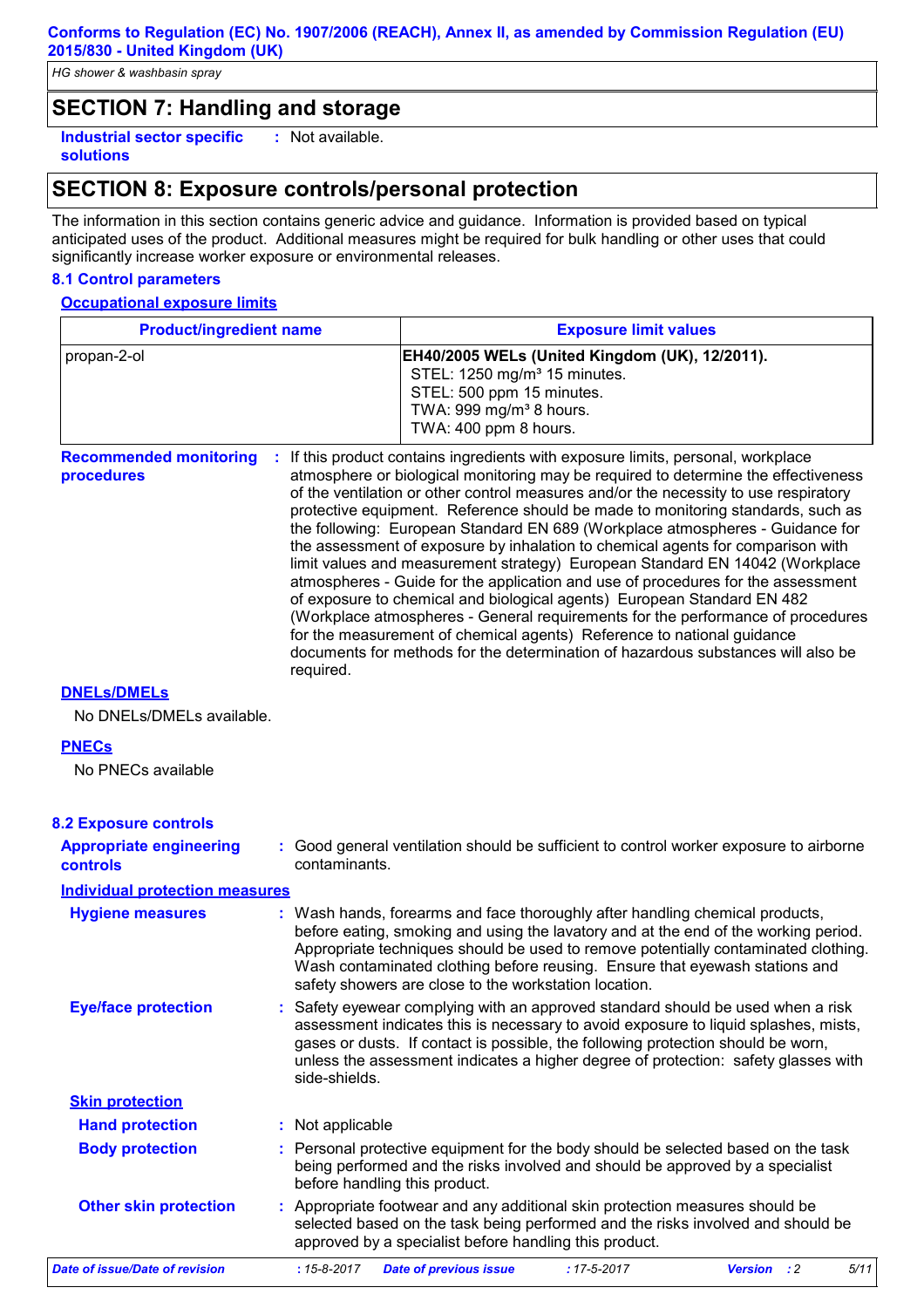# **SECTION 8: Exposure controls/personal protection**

| <b>Respiratory protection</b>             | Based on the hazard and potential for exposure, select a respirator that meets the<br>appropriate standard or certification. Respirators must be used according to a<br>respiratory protection program to ensure proper fitting, training, and other important<br>aspects of use.                                             |
|-------------------------------------------|-------------------------------------------------------------------------------------------------------------------------------------------------------------------------------------------------------------------------------------------------------------------------------------------------------------------------------|
| <b>Environmental exposure</b><br>controls | Emissions from ventilation or work process equipment should be checked to<br>ensure they comply with the requirements of environmental protection legislation.<br>In some cases, fume scrubbers, filters or engineering modifications to the process<br>equipment will be necessary to reduce emissions to acceptable levels. |

# **SECTION 9: Physical and chemical properties**

| 9.1 Information on basic physical and chemical properties         |                                                                        |
|-------------------------------------------------------------------|------------------------------------------------------------------------|
| <b>Appearance</b>                                                 |                                                                        |
| <b>Physical state</b>                                             | : Liquid.                                                              |
| <b>Colour</b>                                                     | : Yellowish.                                                           |
| <b>Odour</b>                                                      | : Floral.                                                              |
| <b>Odour threshold</b>                                            | : Not available.                                                       |
| pH                                                                | : 9,4                                                                  |
| <b>Melting point/freezing point</b>                               | : Not available.                                                       |
| <b>Initial boiling point and</b><br>boiling range                 | : Not available.                                                       |
| <b>Flash point</b>                                                | : Closed cup: 78°C                                                     |
| <b>Evaporation rate</b>                                           | : Not available.                                                       |
| <b>Flammability (solid, gas)</b>                                  | : Not available.                                                       |
| <b>Upper/lower flammability or</b><br>explosive limits            | : Not available.                                                       |
| <b>Vapour pressure</b>                                            | : Not available.                                                       |
| <b>Vapour density</b>                                             | : Not available.                                                       |
| <b>Relative density</b>                                           | : 0,996                                                                |
| <b>Solubility(ies)</b>                                            | : Easily soluble in the following materials: cold water and hot water. |
| <b>Partition coefficient: n-octanol/: Not available.</b><br>water |                                                                        |
| <b>Auto-ignition temperature</b>                                  | $: 399^{\circ}$ C                                                      |
| <b>Decomposition temperature</b>                                  | : Not available.                                                       |
| <b>Viscosity</b>                                                  | : Not available.                                                       |
| <b>Explosive properties</b>                                       | : Not available.                                                       |
| <b>Oxidising properties</b>                                       | : Not available.                                                       |
| 9.2 Other information                                             |                                                                        |
| <b>Solubility in water</b>                                        | : Not available.                                                       |

No additional information.

## **SECTION 10: Stability and reactivity**

| <b>10.1 Reactivity</b>                     | : No specific test data related to reactivity available for this product or its ingredients. |      |
|--------------------------------------------|----------------------------------------------------------------------------------------------|------|
| <b>10.2 Chemical stability</b>             | : The product is stable.                                                                     |      |
| 10.3 Possibility of<br>hazardous reactions | : Under normal conditions of storage and use, hazardous reactions will not occur.            |      |
| <b>10.4 Conditions to avoid</b>            | Not applicable                                                                               |      |
| Date of issue/Date of revision             | <b>Date of previous issue</b><br><b>Version</b> : 2<br>$: 15 - 8 - 2017$<br>$:17 - 5 - 2017$ | 6/11 |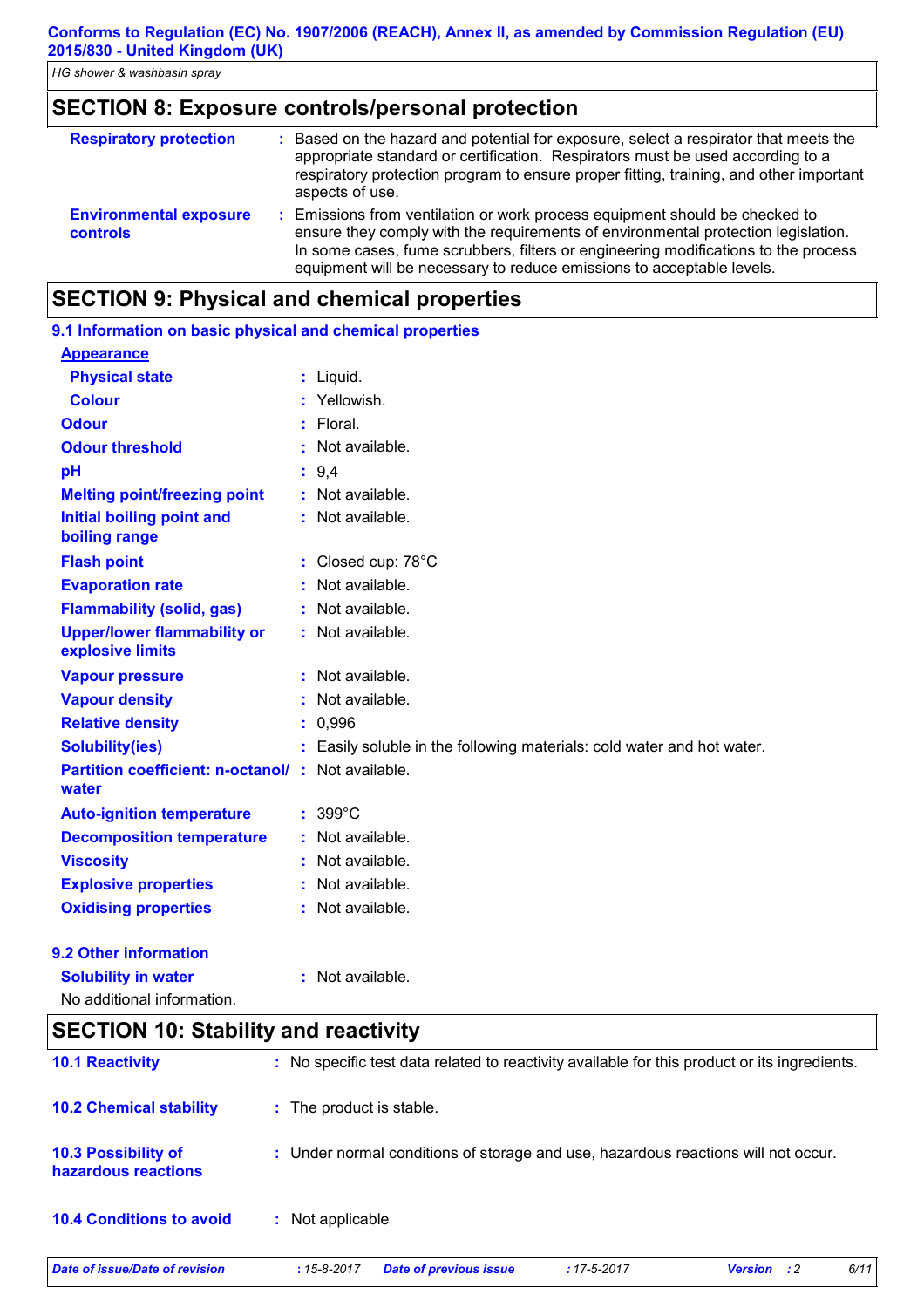*HG shower & washbasin spray*

## **SECTION 10: Stability and reactivity**

**10.5 Incompatible materials : No specific data.** 

**10.6 Hazardous decomposition products** **:** Under normal conditions of storage and use, hazardous decomposition products should not be produced.

## **SECTION 11: Toxicological information**

#### **11.1 Information on toxicological effects**

#### **Acute toxicity**

| <b>Product/ingredient name</b> | <b>Result</b>              | <b>Species</b> | <b>Dose</b>               | <b>Exposure</b> |
|--------------------------------|----------------------------|----------------|---------------------------|-----------------|
| propan-2-ol                    | ILD50 Dermal<br>ILD50 Oral | Rabbit<br>Rat  | 12800 mg/kg<br>5000 mg/kg | $\sim$          |

#### **Conclusion/Summary :** Not available.

## **Acute toxicity estimates**

Not available.

#### **Irritation/Corrosion**

| <b>Product/ingredient name</b>                          | <b>Result</b>            | <b>Species</b> | <b>Score</b>             | <b>Exposure</b>   | <b>Observation</b> |
|---------------------------------------------------------|--------------------------|----------------|--------------------------|-------------------|--------------------|
| propan-2-ol                                             | Eyes - Moderate irritant | Rabbit         |                          | 24 hours 100      |                    |
|                                                         |                          |                |                          | milligrams        |                    |
|                                                         | Eyes - Moderate irritant | Rabbit         | $\overline{\phantom{a}}$ | 10 milligrams     |                    |
|                                                         | Eyes - Severe irritant   | Rabbit         | $\overline{\phantom{a}}$ | 100<br>milligrams |                    |
|                                                         | Skin - Mild irritant     | Rabbit         | $\overline{\phantom{a}}$ | 500               |                    |
|                                                         |                          |                |                          | milligrams        |                    |
| <b>Conclusion/Summary</b>                               | : Not available.         |                |                          |                   |                    |
| <b>Sensitisation</b>                                    |                          |                |                          |                   |                    |
| <b>Conclusion/Summary</b>                               | $:$ Not available.       |                |                          |                   |                    |
| <b>Mutagenicity</b>                                     |                          |                |                          |                   |                    |
| <b>Conclusion/Summary</b>                               | : Not available.         |                |                          |                   |                    |
| <b>Carcinogenicity</b>                                  |                          |                |                          |                   |                    |
| <b>Conclusion/Summary</b>                               | $:$ Not available.       |                |                          |                   |                    |
| <b>Reproductive toxicity</b>                            |                          |                |                          |                   |                    |
| <b>Conclusion/Summary</b>                               | : Not available.         |                |                          |                   |                    |
| <b>Teratogenicity</b>                                   |                          |                |                          |                   |                    |
| <b>Conclusion/Summary</b>                               | : Not available.         |                |                          |                   |                    |
| <b>Specific target organ toxicity (single exposure)</b> |                          |                |                          |                   |                    |

| <b>Product/ingredient name</b> | <b>Category</b> | <b>Route of</b><br>exposure | <b>Target organs</b> |
|--------------------------------|-----------------|-----------------------------|----------------------|
| propan-2-ol                    | Category 3      | Not applicable.             | Narcotic effects     |

**Specific target organ toxicity (repeated exposure)**

Not available.

#### **Aspiration hazard**

Not available.

## **Information on likely routes : Not available.**

**of exposure**

**Potential acute health effects**

| Eye contact       | : No known significant effects or critical hazards. |
|-------------------|-----------------------------------------------------|
| <b>Inhalation</b> | : No known significant effects or critical hazards. |

*Date of issue/Date of revision* **:** *15-8-2017 Date of previous issue : 17-5-2017 Version : 2 7/11*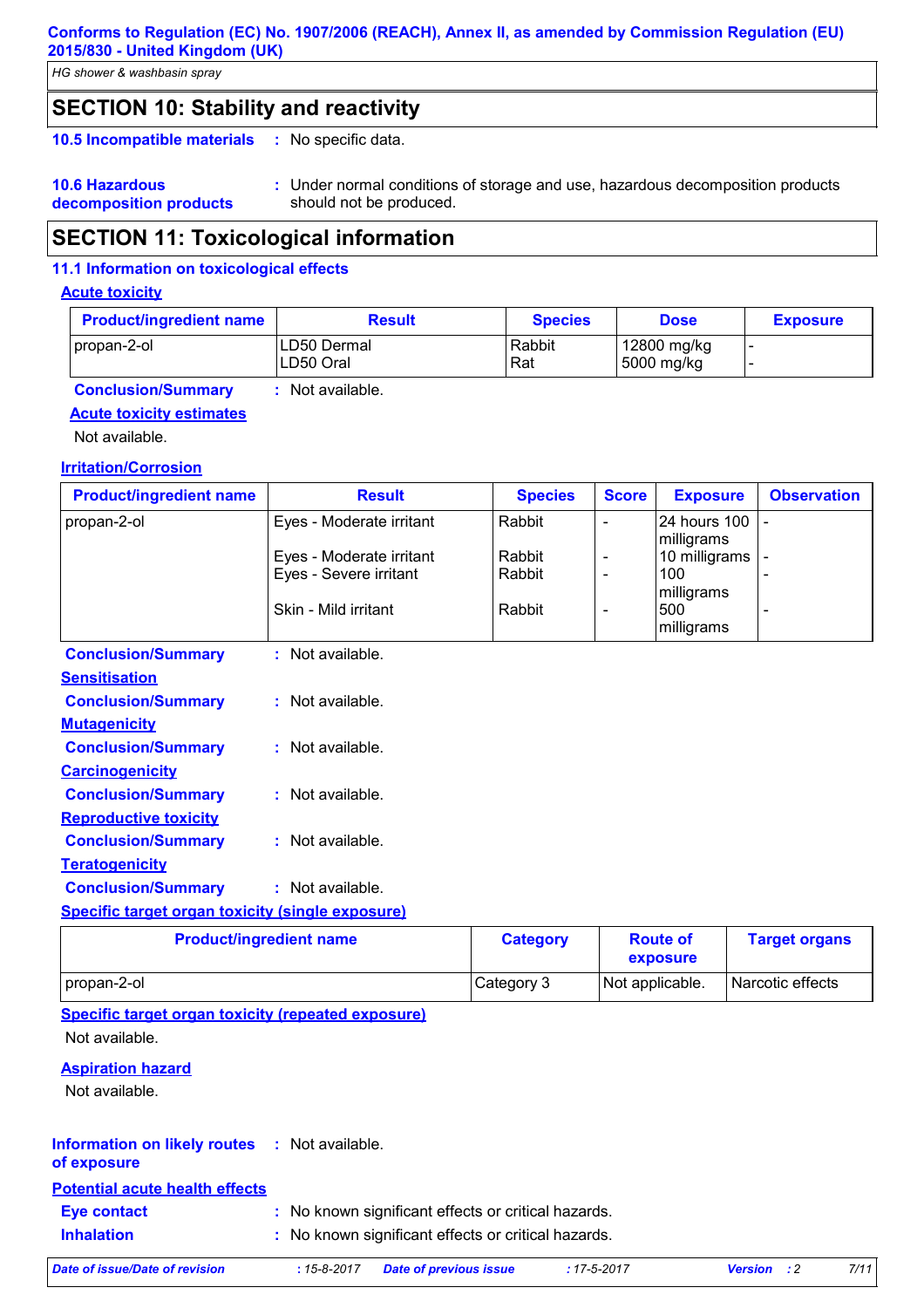## **SECTION 11: Toxicological information**

- **Skin contact :** No known significant effects or critical hazards.
- **Ingestion :** No known significant effects or critical hazards.
	-

### **Symptoms related to the physical, chemical and toxicological characteristics**

| <b>Eye contact</b>  | : No specific data. |
|---------------------|---------------------|
| <b>Inhalation</b>   | : No specific data. |
| <b>Skin contact</b> | : No specific data. |
| <b>Ingestion</b>    | : No specific data. |

#### **Delayed and immediate effects as well as chronic effects from short and long-term exposure**

| <b>Short term exposure</b>                        |                                                     |
|---------------------------------------------------|-----------------------------------------------------|
| <b>Potential immediate</b><br>effects             | : Not available.                                    |
| <b>Potential delayed effects</b>                  | $:$ Not available.                                  |
| <b>Long term exposure</b>                         |                                                     |
| <b>Potential immediate</b><br>effects             | : Not available.                                    |
| <b>Potential delayed effects : Not available.</b> |                                                     |
| <b>Potential chronic health effects</b>           |                                                     |
| Not available.                                    |                                                     |
| <b>Conclusion/Summary</b>                         | : Not available.                                    |
| <b>General</b>                                    | : No known significant effects or critical hazards. |
| <b>Carcinogenicity</b>                            | No known significant effects or critical hazards.   |
| <b>Mutagenicity</b>                               | No known significant effects or critical hazards.   |
| <b>Teratogenicity</b>                             | No known significant effects or critical hazards.   |
| <b>Developmental effects</b>                      | No known significant effects or critical hazards.   |
| <b>Fertility effects</b>                          | : No known significant effects or critical hazards. |

## **Other information :**

: Not available.

## **SECTION 12: Ecological information**

#### **12.1 Toxicity**

| <b>Product/ingredient name</b> | <b>Result</b>                                                                                               | <b>Species</b>                                                                          | <b>Exposure</b>                    |
|--------------------------------|-------------------------------------------------------------------------------------------------------------|-----------------------------------------------------------------------------------------|------------------------------------|
| propan-2-ol                    | Acute EC50 929 mg/l Fresh water<br>Acute LC50 1400000 µg/l Marine water<br>Acute LC50 4200 mg/l Fresh water | Daphnia - Daphnia magna<br>Crustaceans - Crangon crangon<br>Fish - Rasbora heteromorpha | 148 hours<br>48 hours<br>196 hours |
| <b>Conclusion/Summary</b>      | Readily biodegradable                                                                                       |                                                                                         |                                    |

#### **12.2 Persistence and degradability**

| <b>Conclusion/Summary</b>      | : Readily biodegradable  |                   |                  |
|--------------------------------|--------------------------|-------------------|------------------|
| <b>Product/ingredient name</b> | <b>Aquatic half-life</b> | <b>Photolysis</b> | Biodegradability |
| HG shower & washbasin          |                          |                   | <b>Readily</b>   |
| <b>Spray</b>                   |                          |                   |                  |

#### **12.3 Bioaccumulative potential**

| <b>Product/ingredient name</b> LogP <sub>ow</sub> |      | <b>BCF</b> | <b>Potential</b> |
|---------------------------------------------------|------|------------|------------------|
| propan-2-ol                                       | 0,05 |            | low              |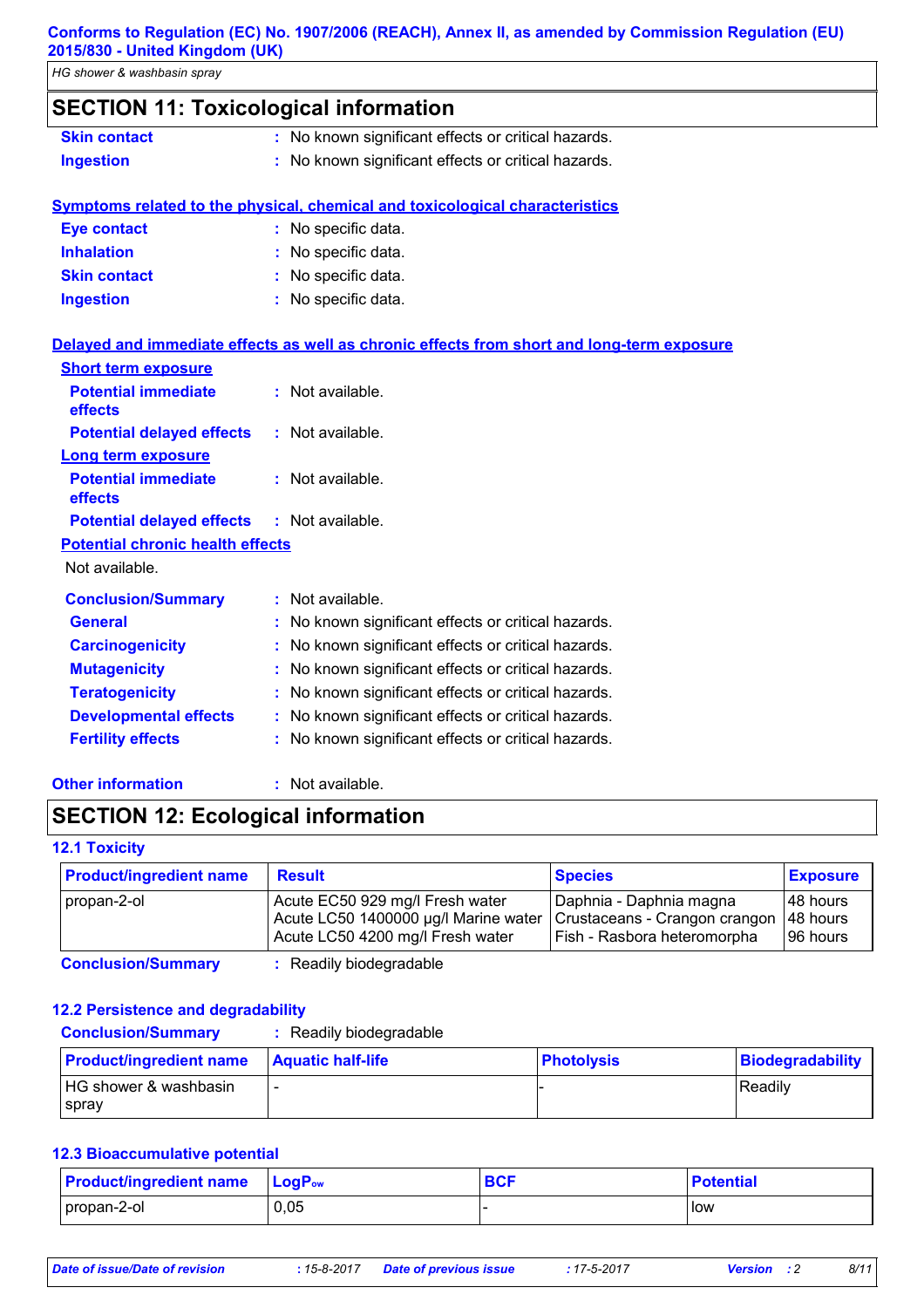## **SECTION 12: Ecological information**

| 12.4 Mobility in soil                                   |                  |
|---------------------------------------------------------|------------------|
| <b>Soil/water partition</b><br><b>coefficient (Koc)</b> | : Not available. |
| <b>Mobility</b>                                         | : Not available. |

| 12.5 Results of PBT and vPvB assessment |                   |  |
|-----------------------------------------|-------------------|--|
| <b>PBT</b>                              | : Not applicable. |  |
| <b>vPvB</b>                             | : Not applicable. |  |

**12.6 Other adverse effects** : No known significant effects or critical hazards.

## **SECTION 13: Disposal considerations**

The information in this section contains generic advice and guidance. The list of Identified Uses in Section 1 should be consulted for any available use-specific information provided in the Exposure Scenario(s).

#### **13.1 Waste treatment methods**

#### Within the present knowledge of the supplier, this product is not regarded as hazardous waste, as defined by EU Directive 2008/98/EC. **Hazardous waste : Methods of disposal : Product Packaging Methods of disposal : Special precautions :** The generation of waste should be avoided or minimised wherever possible. Waste packaging should be recycled. Incineration or landfill should only be considered when recycling is not feasible. This material and its container must be disposed of in a safe way. Empty containers or liners may retain some product residues. Avoid dispersal of spilt material and runoff and contact with soil, waterways, drains and sewers. The generation of waste should be avoided or minimised wherever possible. Disposal of this product, solutions and any by-products should at all times comply with the requirements of environmental protection and waste disposal legislation and any regional local authority requirements. Dispose of surplus and nonrecyclable products via a licensed waste disposal contractor. Waste should not be disposed of untreated to the sewer unless fully compliant with the requirements of all authorities with jurisdiction.

## **SECTION 14: Transport information**

|                                           | <b>ADR/RID</b> | <b>ADN</b>     | <b>IMDG</b>    | <b>IATA</b>    |
|-------------------------------------------|----------------|----------------|----------------|----------------|
| 14.1 UN number                            | Not regulated. | Not regulated. | Not regulated. | Not regulated. |
| 14.2 UN proper<br>shipping name           | ٠              |                |                |                |
| <b>14.3 Transport</b><br>hazard class(es) |                |                |                |                |
| 14.4 Packing<br>group                     |                |                |                |                |
| 14.5<br><b>Environmental</b><br>hazards   | No.            | No.            | No.            | No.            |
| <b>Additional</b><br>information          |                |                |                |                |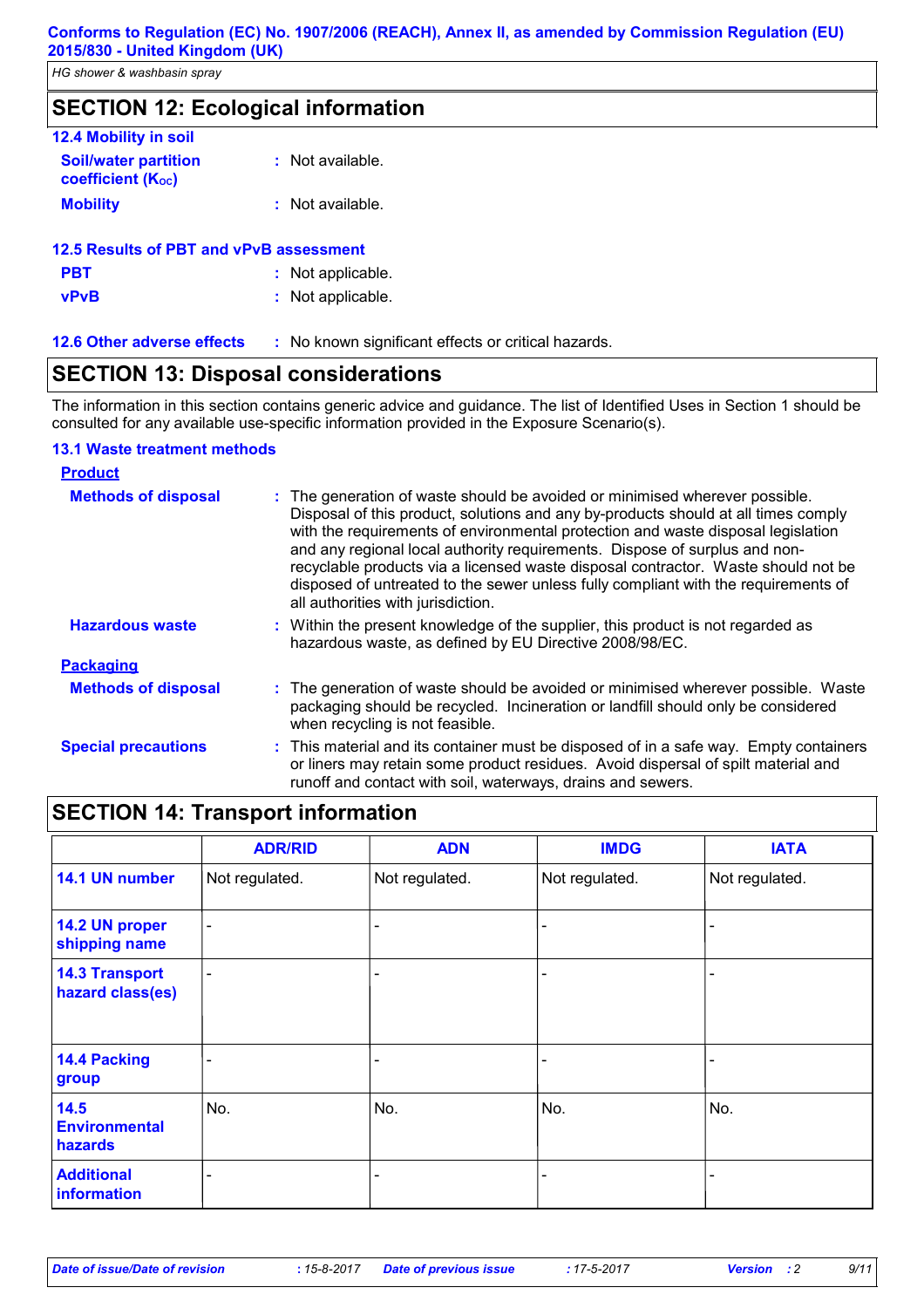*HG shower & washbasin spray*

## **SECTION 14: Transport information**

- **14.6 Special precautions for user Transport within user's premises:** always transport in closed containers that are **:** upright and secure. Ensure that persons transporting the product know what to do in the event of an accident or spillage.
- **14.7 Transport in bulk according to Annex II of**
- **:** Not applicable.

**Marpol and the IBC Code**

## **SECTION 15: Regulatory information**

**15.1 Safety, health and environmental regulations/legislation specific for the substance or mixture**

**EU Regulation (EC) No. 1907/2006 (REACH)**

**Annex XIV - List of substances subject to authorisation**

#### **Annex XIV**

None of the components are listed.

**Substances of very high concern**

None of the components are listed.

#### **Annex XVII - Restrictions** : Not applicable.

**on the manufacture, placing on the market and use of certain dangerous substances,**

**mixtures and articles**

#### **Other EU regulations**

**Europe inventory :** Not determined.

**Ozone depleting substances (1005/2009/EU)**

Not listed.

**Prior Informed Consent (PIC) (649/2012/EU)**

Not listed.

#### **Seveso Directive**

This product is not controlled under the Seveso Directive.

**Contains (Regulation (EC) No 648/2004)**

**:** anionic surfactants, non-ionic surfactants, phosphonates <5% preservation agents: 2-bromo-2-nitropropane-1,3-diol; perfumes

#### **International regulations**

**Chemical Weapon Convention List Schedules I, II & III Chemicals** Not listed.

**Montreal Protocol (Annexes A, B, C, E)**

Not listed.

**Stockholm Convention on Persistent Organic Pollutants**

Not listed.

**Rotterdam Convention on Prior Informed Consent (PIC)** Not listed.

## **UNECE Aarhus Protocol on POPs and Heavy Metals**

Not listed.

## **International lists National inventory**

**Australia :** All components are listed or exempted.

*Date of issue/Date of revision* **:** *15-8-2017 Date of previous issue : 17-5-2017 Version : 2 10/11*